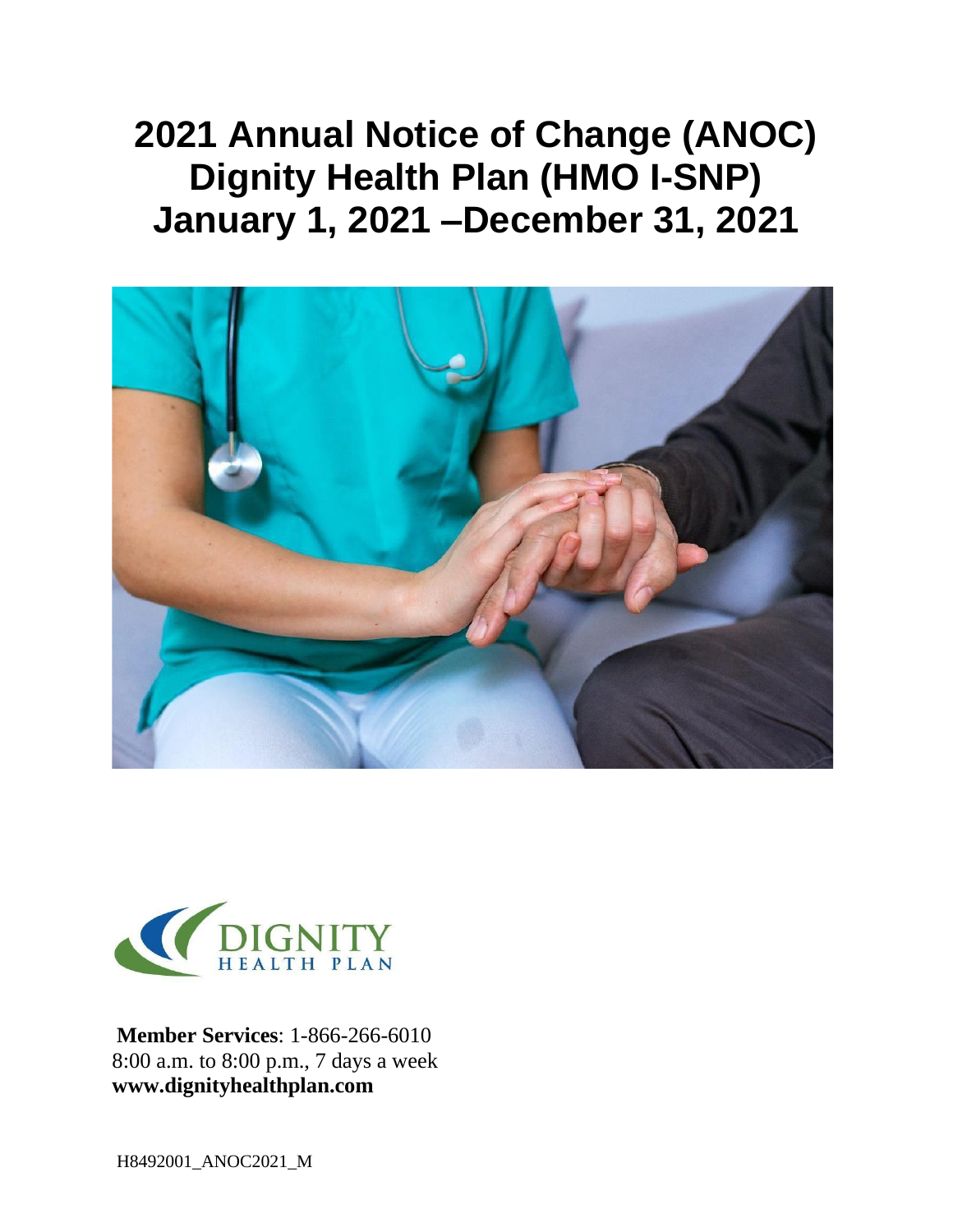## *Dignity Health Plan (HMO-SNP)*

## **Annual Notice of Changes for 2021**

You are currently enrolled as a member of *Dignity Health Plan*. Next year, there will be some changes to the plan's costs and benefits*. This booklet tells about the changes.*

• **You have from October 15 until December 7 to make changes to your Medicare coverage for next year.**

#### **What to do now**

**1. ASK:** Which changes apply to you

 $\Box$  Check the changes to our benefits and costs to see if they affect you.

- It's important to review your coverage now to make sure it will meet your needs next year.
- Do the changes affect the services you use?
- Look in Sections *1.5* and *1.6* for information about benefit and cost changes for our plan.

 $\Box$  Check the changes in the booklet to our prescription drug coverage to see if they affect you.

- Will your drugs be covered?
- Are your drugs in a different tier, with different cost sharing?
- Do any of your drugs have new restrictions, such as needing approval from us before you fill your prescription?
- Can you keep using the same pharmacies? Are there changes to the cost of using this pharmacy?
- Review the 2021 Drug List and look in Section *1.6* for information about changes to our drug coverage.
- Your drug costs may have risen since last year. Talk to your doctor about lower cost alternatives that may be available for you; this may save you in annual out-of-pocket costs throughout the year. To get additional information on drug prices visi[t](https://go.medicare.gov/drugprices) [go.medicare.gov/drugprices.](https://go.medicare.gov/drugprices) These dashboards highlight which manufacturers have been increasing their prices and also show other year-to-year drug price information. Keep in mind that your plan benefits will determine exactly how much your own drug costs may change.

 $\Box$  Check to see if your doctors and other providers will be in our network next year.

• Are your doctors, including specialists you see regularly, in our network?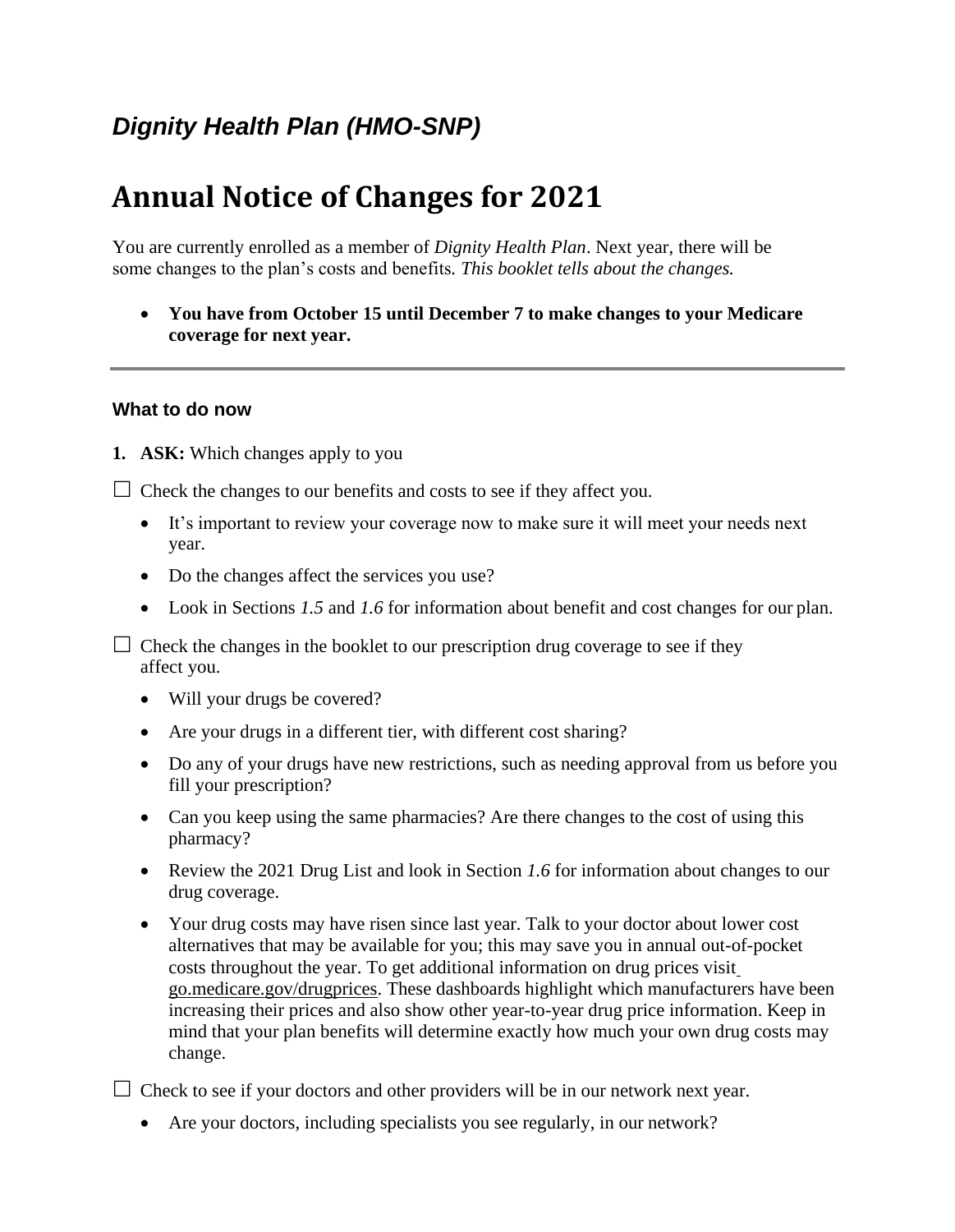- What about the hospitals or other providers you use?
- Look in Section *1.3* for information about our Provider Directory.

 $\Box$  Think about your overall health care costs.

- How much will you spend out-of-pocket for the services and prescription drugs you use regularly?
- How much will you spend on your premium and deductibles?
- How do your total plan costs compare to other Medicare coverage options?

 $\Box$  Think about whether you are happy with our plan.

**2. COMPARE:** Learn about other plan choices

 $\Box$  Check coverage and costs of plans in your area.

- Use the personalized search feature on the Medicare Plan Finder at [www.medicare.gov/plan-compare](http://www.medicare.gov/plan-compare) website.
- Review the list in the back of your Medicare & You handbook.
- Look in Section 2.2 to learn more about your choices.
- $\Box$  Once you narrow your choice to a preferred plan, confirm your costs and coverage on the plan's website.
- **3. CHOOSE:** Decide whether you want to change your plan
	- If you don't join another plan by December 7, 2020, you will be enrolled in *Dignity Health Plan*.
	- *To change to a different plan that may better meet your needs, you can switch plans or switch to Original Medicare (either with or without a separate Medicare prescription drug plan) at any time.*

#### **Additional Resources**

- Please contact our Member Services number at 1-866-266-6010 for additional information. (TTY users should call 711.) Hours are October 1st – March 31st – 8:00 a.m. to 8:00 p.m. with interactive voice response system for Thanksgiving and Christmas Day. April 1st – September 30th – Hours are 8:00 a.m. to 8:00 p.m. with interactive voice response system for Saturdays, Sundays and Federal Holidays.
- This document may be available in an alternate format (braille, large format, etc.) Please contact Member Services for more information.
- **Coverage under this Plan qualifies as Qualifying Health Coverage (QHC)** and satisfies the Patient Protection and Affordable Care Act's (ACA) individual shared responsibility requirement. Please visit the Internal Revenue Service (IRS) website at [www.irs.gov/Affordable-Care-Act/Individuals-and-Families](http://www.irs.gov/Affordable-Care-Act/Individuals-and-Families) for more information.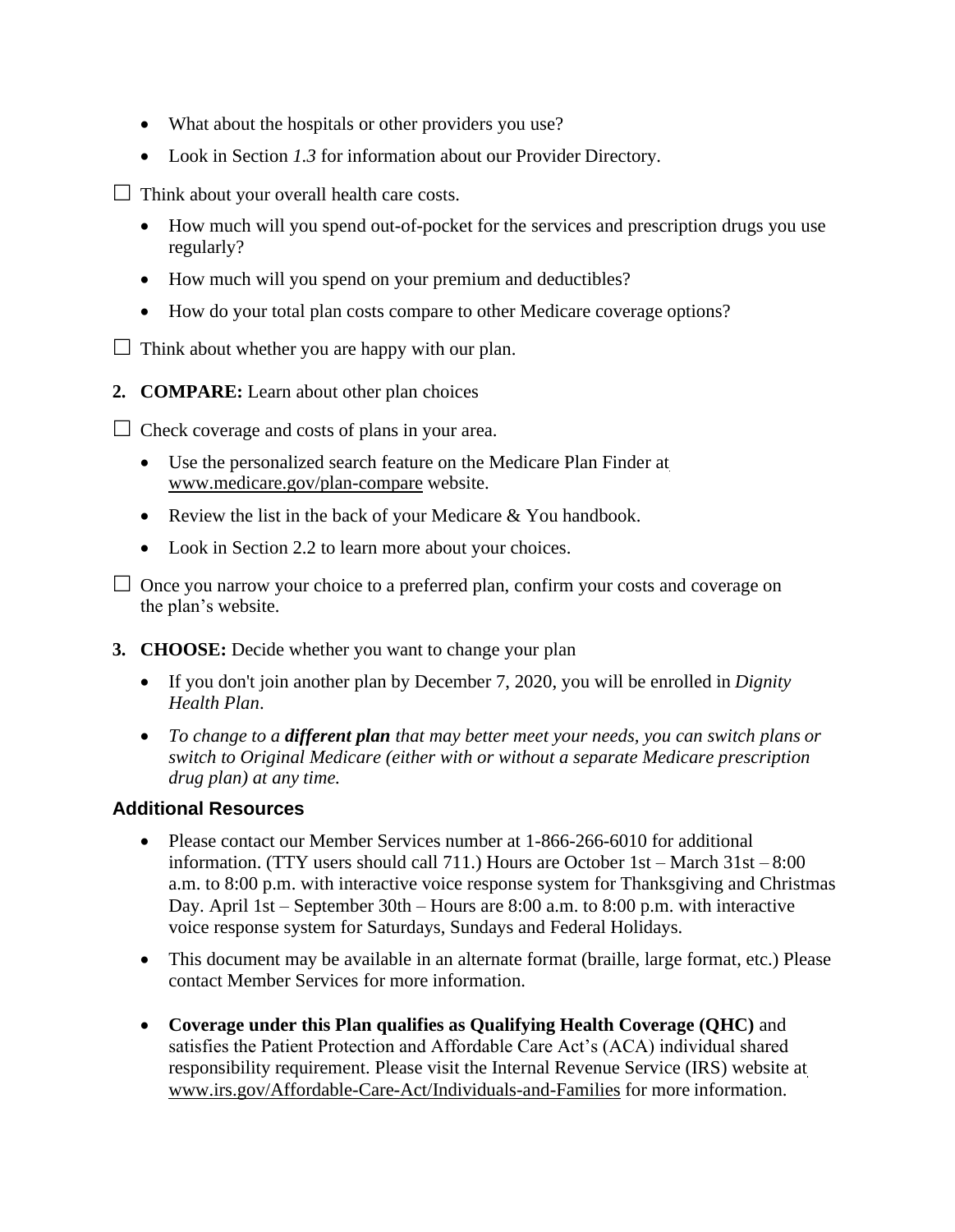#### **About** *Dignity Health Plan*

- Dignity Health Plan (HMO I-SNP) is a Medicare Advantage HMO plan with a Medicare contract. Enrollment in the Plan depends on contract renewal.
- When this booklet says "we," "us," or "our," it means *Dignity Health Plan.*  When it says "plan" or "our plan," it means *Dignity Health Plan*.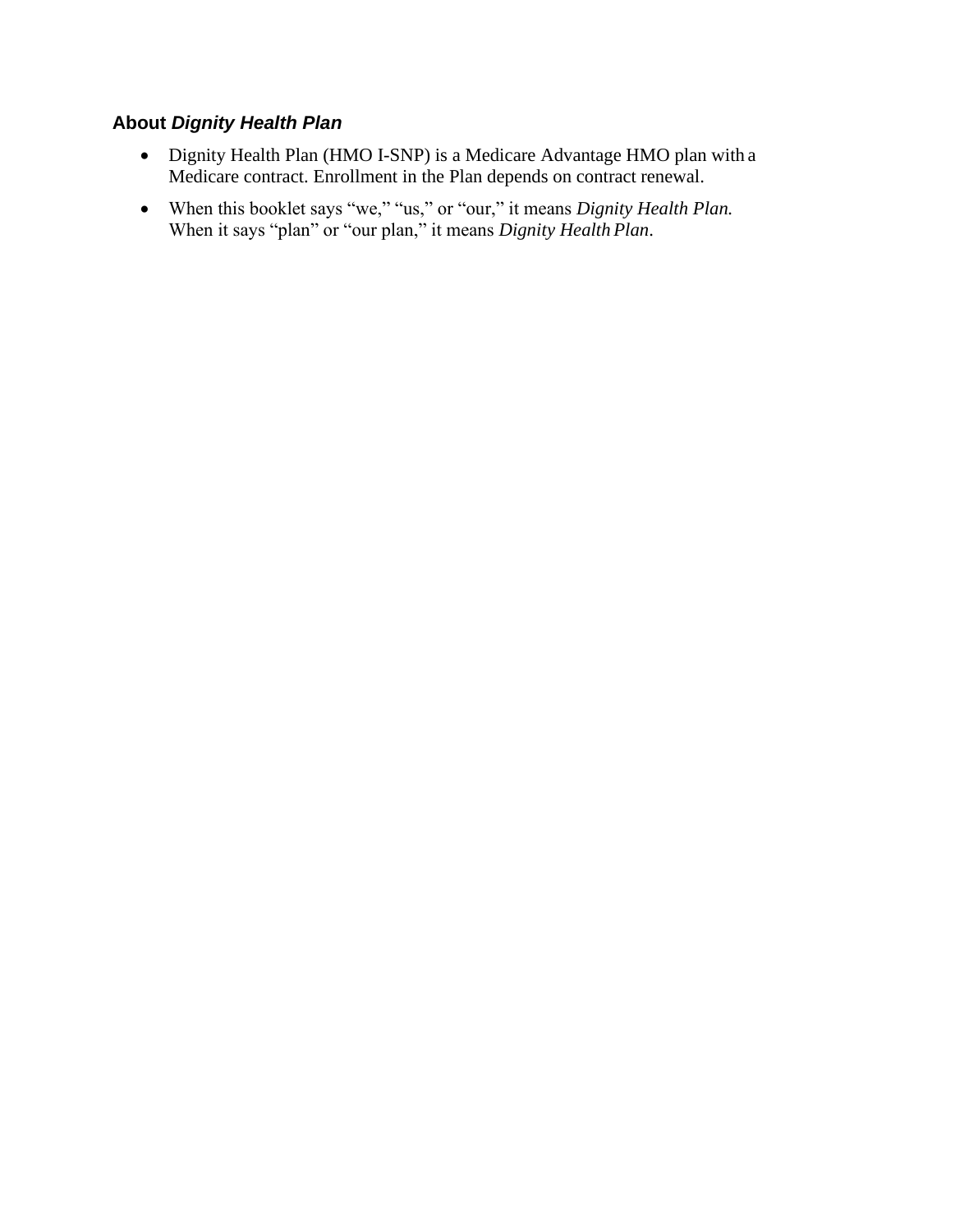## **Summary of Important Costs for 2021**

The table below compares the 2020 costs and 2021 costs for *Dignity Health Plan* in several important areas. **Please note this is only a summary of changes**. A copy of the *Evidence of Coverage* is located on our website at *[www.dignityhealthplan.com](http://www.valorhealthplan.com/)*. You may also call Member Services to ask us to mail you an *Evidence of Coverage*.

| Cost                                                                                                                                                                    | $2020$ (this year)                                                           | $2021$ (next year)                                                           |
|-------------------------------------------------------------------------------------------------------------------------------------------------------------------------|------------------------------------------------------------------------------|------------------------------------------------------------------------------|
| Monthly plan premium*<br>* Your premium may be higher or<br>lower than this amount. See<br>Section 1.1 for details.                                                     | \$32.20                                                                      | \$30.00                                                                      |
| <b>Deductible</b>                                                                                                                                                       | \$435.00                                                                     | \$445.00                                                                     |
| Maximum out-of-pocket amount<br>This is the <u>most</u> you will pay<br>out-of-pocket for your covered Part<br>A and Part B services.<br>(See Section 1.2 for details.) | \$6,700                                                                      | \$7,550                                                                      |
| <b>Doctor office visits</b>                                                                                                                                             | Primary care visits: 20%<br>per visit<br>Specialist visits: 20% per<br>visit | Primary care visits: 20%<br>per visit<br>Specialist visits: 20% per<br>visit |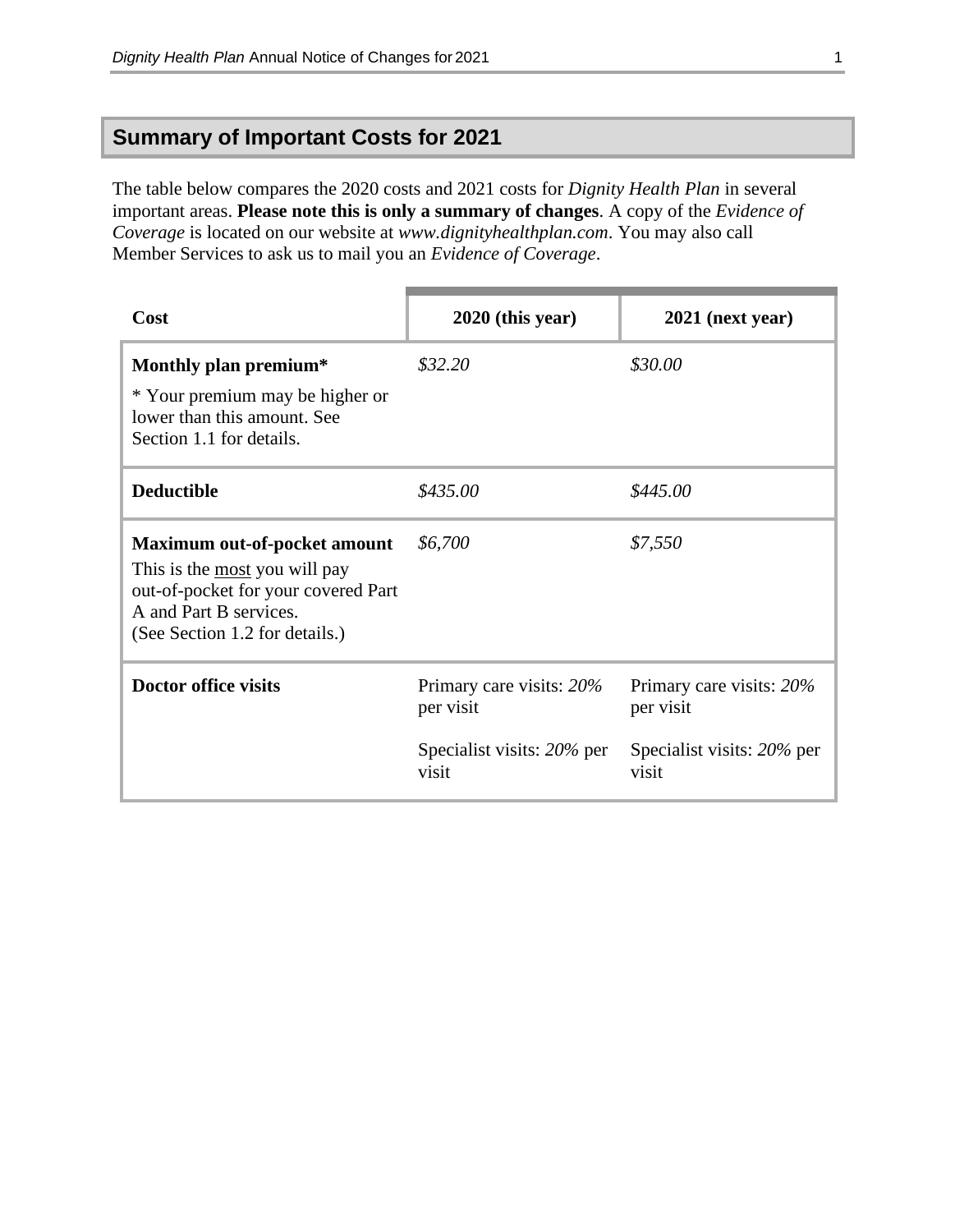| Cost                                                                                                                                     | $2020$ (this year)                                                                                                                                                                 | 2021 (next year)                                                                                                                                                                                          |
|------------------------------------------------------------------------------------------------------------------------------------------|------------------------------------------------------------------------------------------------------------------------------------------------------------------------------------|-----------------------------------------------------------------------------------------------------------------------------------------------------------------------------------------------------------|
| <b>Inpatient hospital stays</b><br>Includes inpatient acute, inpatient<br>rehabilitation, long-term care<br>hospitals and other types of | You pay a \$1,408<br>deductible for days 1-60                                                                                                                                      | You pay a \$1,408<br>deductible for days 1-60                                                                                                                                                             |
| inpatient hospital services.<br>Inpatient hospital care starts the<br>day you are formally admitted to                                   | You pay a \$352 copay<br>per day for days 61-90                                                                                                                                    | You pay a \$352 copay per<br>day for days 61-90                                                                                                                                                           |
| the hospital with a doctor's order.<br>The day before you are discharged<br>is your last inpatient day.                                  | You pay a \$704 per<br>lifetime reserve day                                                                                                                                        | You pay a \$704 per<br>lifetime reserve day                                                                                                                                                               |
|                                                                                                                                          | Cost shares are applied<br>starting on the first day of<br>admission and do not<br>include the date of<br>discharge.                                                               | These are 2020 cost<br>sharing amounts and may<br>change for 2021. Dignity<br>Health Plan will provide<br>updated rates as soon as<br>they are released.                                                  |
|                                                                                                                                          | If you get authorized<br>inpatient care at an out-<br>of-network hospital after<br>your emergency<br>condition is stabilized,<br>your cost is the cost<br>sharing you would pay at | Cost shares are applied<br>starting on the first day of<br>admission and do not<br>include the date of<br>discharge.                                                                                      |
|                                                                                                                                          | a network hospital.                                                                                                                                                                | If you get authorized<br>inpatient care at an out-<br>of-network hospital after<br>your emergency condition<br>is stabilized, your cost is<br>the cost sharing you<br>would pay at a network<br>hospital. |
| Part D prescription drug<br>coverage                                                                                                     | Deductible: \$435                                                                                                                                                                  | Deductible: \$445                                                                                                                                                                                         |
| (See Section 1.6 for details.)                                                                                                           | Coinsurance during the<br>Initial Coverage Stage:                                                                                                                                  | <i>Coinsurance</i> during the<br><b>Initial Coverage Stage:</b>                                                                                                                                           |
|                                                                                                                                          | Drug Tier 1: $25%$                                                                                                                                                                 | Drug Tier 1: $25%$                                                                                                                                                                                        |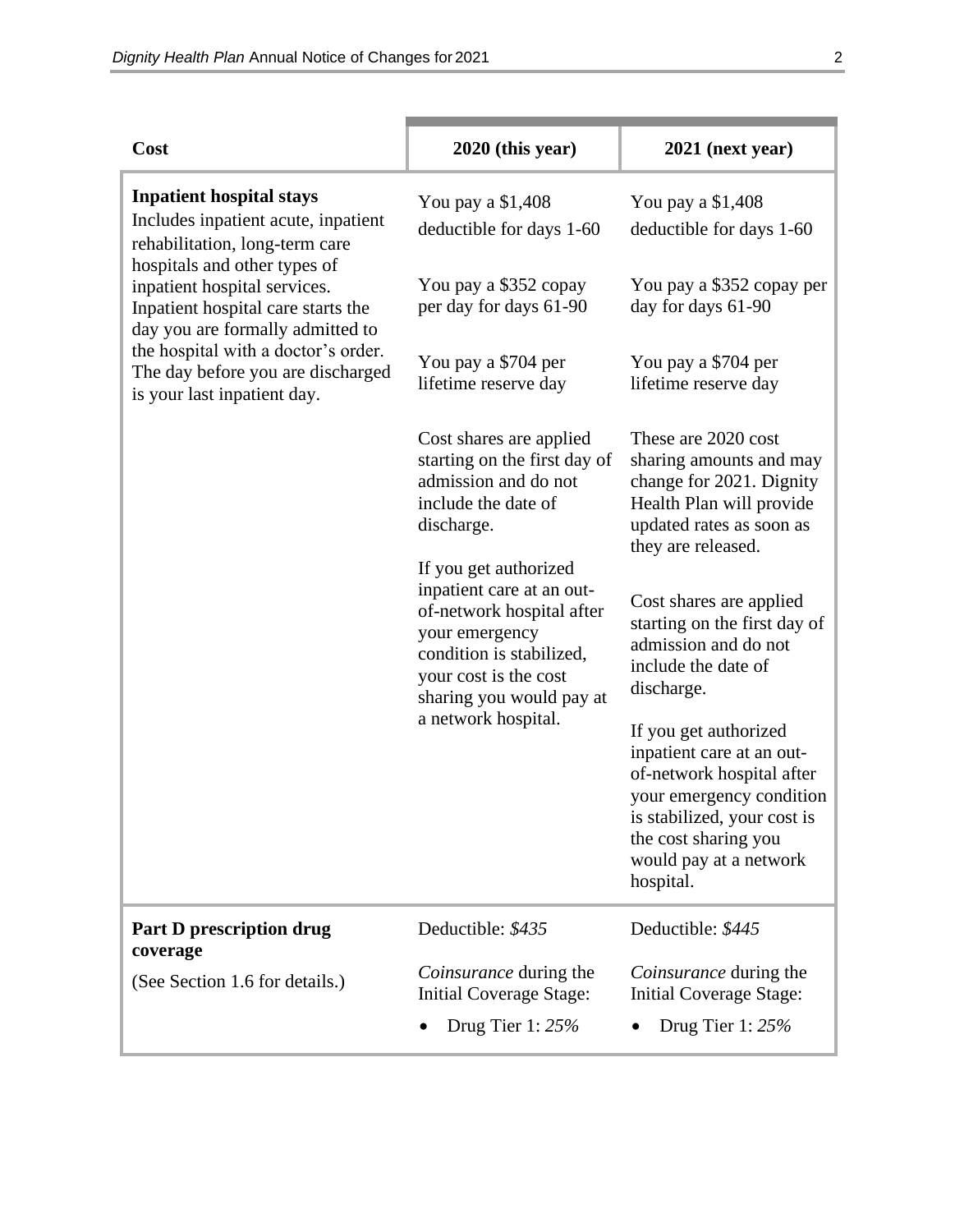## *Annual Notice of Changes* **for 2021 Table of Contents**

| <b>SECTION 1</b> |                                                       |  |
|------------------|-------------------------------------------------------|--|
|                  |                                                       |  |
|                  |                                                       |  |
|                  |                                                       |  |
|                  |                                                       |  |
|                  |                                                       |  |
|                  |                                                       |  |
| <b>SECTION 2</b> |                                                       |  |
|                  |                                                       |  |
|                  |                                                       |  |
| <b>SECTION 3</b> |                                                       |  |
| <b>SECTION 4</b> | Programs That Offer Free Counseling about Medicare 13 |  |
| <b>SECTION 5</b> | Programs That Help Pay for Prescription Drugs  13     |  |
| <b>SECTION 6</b> |                                                       |  |
|                  |                                                       |  |
|                  |                                                       |  |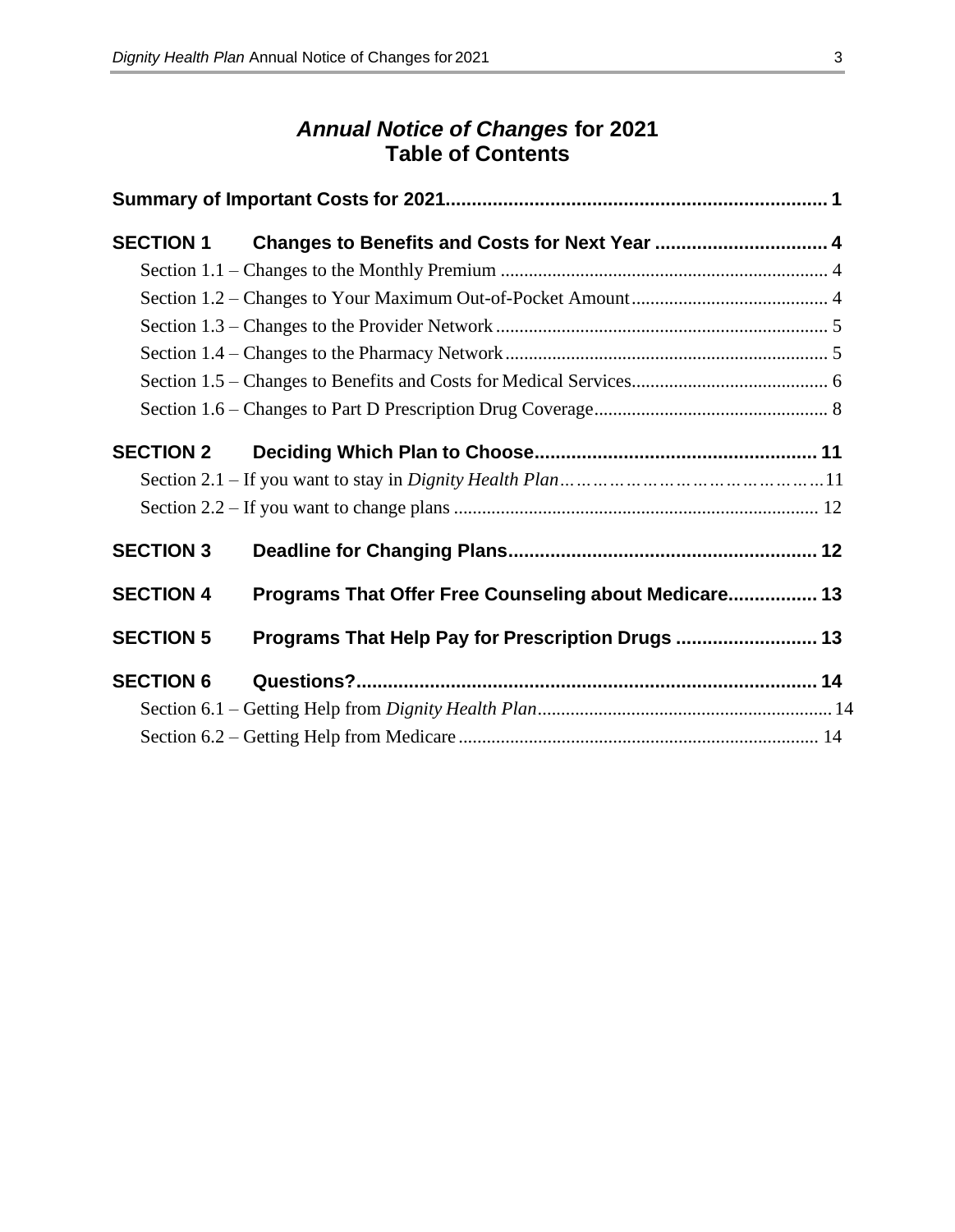## **SECTION 1 Changes to Benefits and Costs for Next Year**

## <span id="page-7-0"></span>**Section 1.1 – Changes to the Monthly Premium**

| <b>Cost</b>                                                                                | $2020$ (this year) | $2021$ (next year) |
|--------------------------------------------------------------------------------------------|--------------------|--------------------|
| <b>Monthly premium</b><br>(You must also continue to pay your<br>Medicare Part B premium.) | \$32.20            | \$30.00            |

- Your monthly plan premium will be *more* if you are required to pay a lifetime Part D late enrollment penalty for going without other drug coverage that is at least as good as Medicare drug coverage (also referred to as "creditable coverage") for 63 days or more.
- If you have a higher income, you may have to pay an additional amount each month directly to the government for your Medicare prescription drug coverage.
- Your monthly premium will be *less* if you are receiving "Extra Help" with your prescription drug costs. Please see Section 5 regarding "Extra Help" from Medicare.

## <span id="page-7-1"></span>**Section 1.2 – Changes to Your Maximum Out-of-Pocket Amount**

To protect you, Medicare requires all health plans to limit how much you pay "out-of-pocket" during the year. This limit is called the "maximum out-of-pocket amount." Once you reach this amount, you generally pay nothing for covered Part A and Part B services for the rest of the year.

| Cost                                                                                                                                                                                                                                                          | $2020$ (this year) | $2021$ (next year)                                                                                                                                                                                     |
|---------------------------------------------------------------------------------------------------------------------------------------------------------------------------------------------------------------------------------------------------------------|--------------------|--------------------------------------------------------------------------------------------------------------------------------------------------------------------------------------------------------|
| <b>Maximum out-of-pocket amount</b>                                                                                                                                                                                                                           | \$6,700            | \$7,550                                                                                                                                                                                                |
| Your costs for covered medical<br>services (such as copays and<br>deductibles) count toward your<br>maximum out-of-pocket amount.<br>Your plan premium and your costs<br>for prescription drugs do not count<br>toward your maximum out-of-<br>pocket amount. |                    | Once you have paid \$7,550<br>out-of-pocket for covered<br>Part A and Part B services,<br>you will pay nothing for<br>your covered Part A and<br>Part B services for the rest<br>of the calendar year. |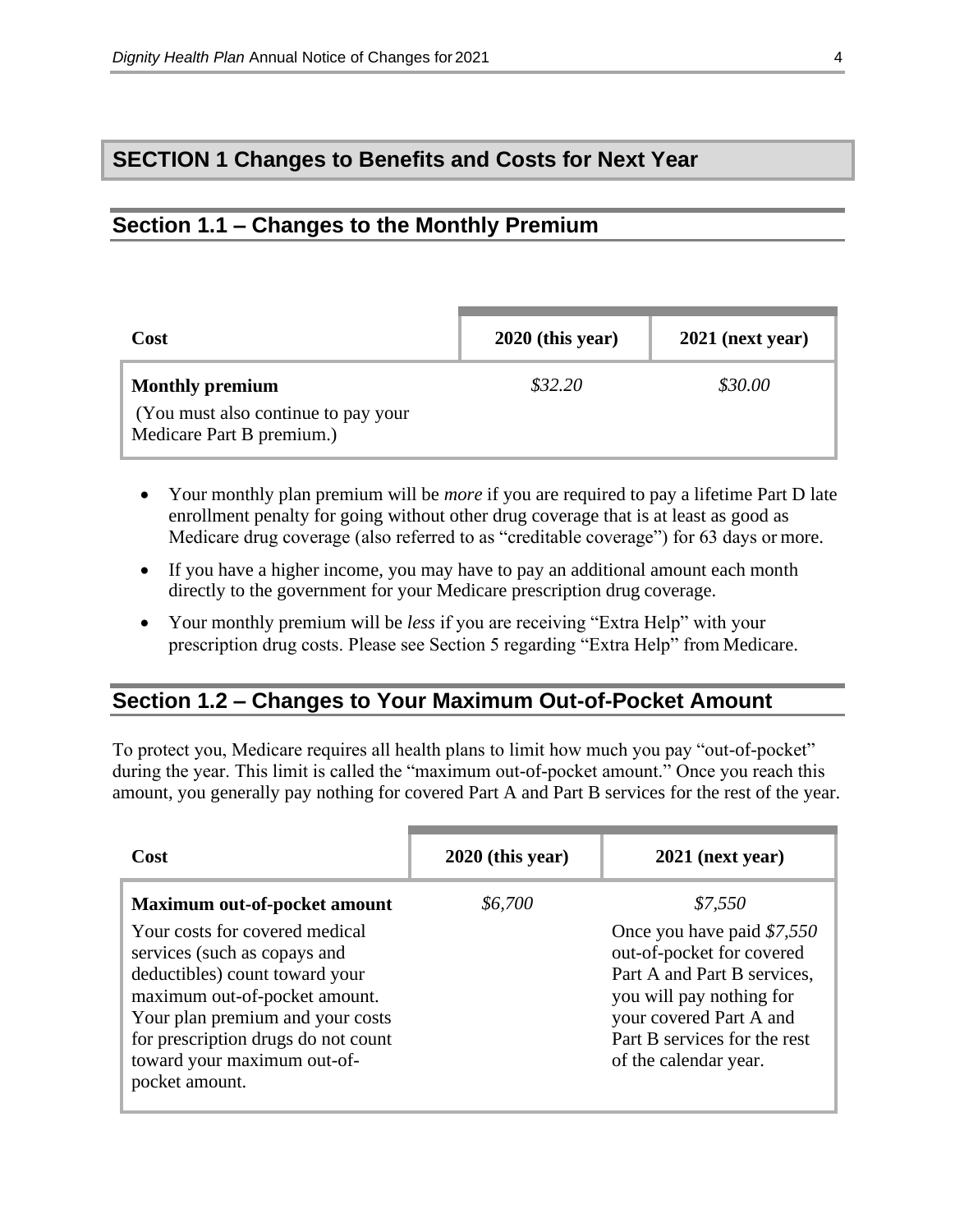### <span id="page-8-0"></span>**Section 1.3 – Changes to the Provider Network**

There are changes to our network of providers for next year. An updated Provider Directory is located on our website at *[www.dignityhealthplan.com](http://www.valorhealthplan.com/)*. You may also call Member Services for updated provider information or to ask us to mail you a Provider Directory. **Please review the 2021 Provider Directory to see if your providers (primary care provider, specialists, hospitals, etc.) are in our network**.

It is important that you know that we may make changes to the hospitals, doctors and specialists (providers) that are part of your plan during the year. There are a number of reasons why your provider might leave your plan, but if your doctor or specialist does leave your plan you have certain rights and protections summarized below:

- Even though our network of providers may change during the year, we must furnish you with uninterrupted access to qualified doctors and specialists.
- We will make a good faith effort to provide you with at least 30 days' notice that your provider is leaving our plan so that you have time to select a new provider.
- We will assist you in selecting a new qualified provider to continue managing your health care needs.
- If you are undergoing medical treatment you have the right to request, and we will work with you to ensure, that the medically necessary treatment you are receiving is not interrupted.
- If you believe we have not furnished you with a qualified provider to replace your previous provider or that your care is not being appropriately managed, you have the right to file an appeal of our decision.
- If you find out your doctor or specialist is leaving your plan, please contact us so we can assist you in finding a new provider to manage your care.

## <span id="page-8-1"></span>**Section 1.4 – Changes to the Pharmacy Network**

Amounts you pay for your prescription drugs may depend on which pharmacy you use. Medicare drug plans have a network of pharmacies. In most cases, your prescriptions are covered *only* if they are filled at one of our network pharmacies.

There are changes to our network of pharmacies for next year. An updated Pharmacy Directory is located on our website at *[www.dignityhealthplan.com](http://www.valorhealthplan.com/)*. You may also call Member Services for updated provider information or to ask us to mail you a Pharmacy Directory. **Please review the 2021 Pharmacy Directory to see which pharmacies are in our network**.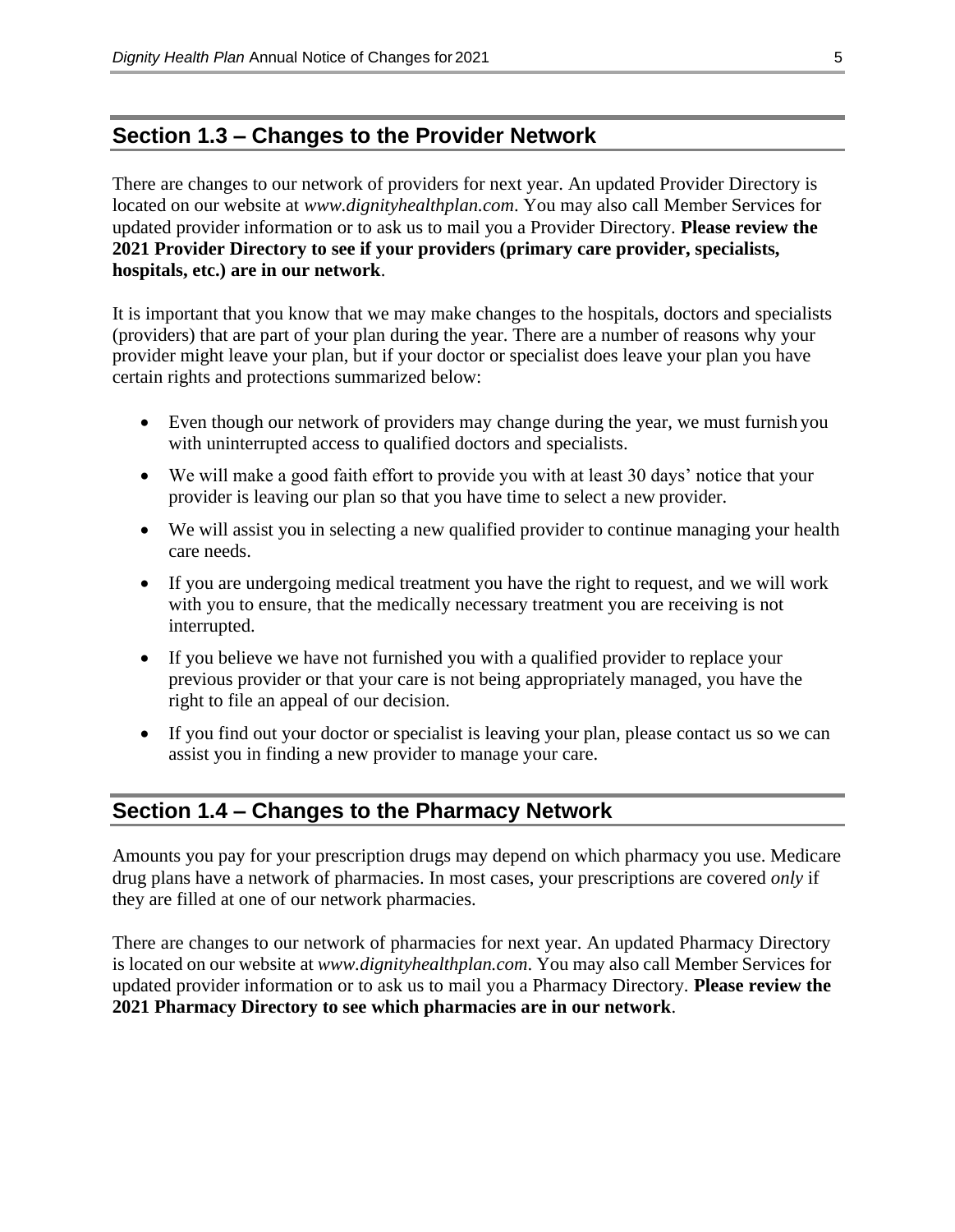## <span id="page-9-0"></span>**Section 1.5 – Changes to Benefits and Costs for Medical Services**

We are changing our coverage for certain medical services next year. The information below describes these changes. For details about the coverage and costs for these services, see Chapter 4, *Medical Benefits Chart (what is covered and what you pay)*, in your *2021 Evidence of Coverage.*

| Cost                                                                                                                                                                                                                                           | $2020$ (this year)                                          | 2021 (next year)                                                                                                                                                                                                                                                                 |
|------------------------------------------------------------------------------------------------------------------------------------------------------------------------------------------------------------------------------------------------|-------------------------------------------------------------|----------------------------------------------------------------------------------------------------------------------------------------------------------------------------------------------------------------------------------------------------------------------------------|
| <b>Acupuncture for chronic low</b><br>back pain                                                                                                                                                                                                | Acupuncture for chronic<br>low back pain is not<br>covered. | 20% of the cost for<br>Medicare covered services<br>Up to 12 visits in 90 days<br>are covered for Medicare<br>beneficiaries under the<br>following circumstances:<br>For the purpose of this<br>benefit, chronic low back<br>pain is defined as:                                 |
|                                                                                                                                                                                                                                                |                                                             | Lasting 12 weeks<br>or longer;<br>nonspecific, in that<br>it has no<br>identifiable<br>systemic cause<br>(i.e., not associated<br>with metastatic,<br>inflammatory,<br>infectious, etc.<br>disease);<br>not associated with<br>surgery; and<br>not associated with<br>pregnancy. |
| Over-the-counter (OTC) items<br>OTC services provided as<br>supplemental benefit to allow<br>purchase of applicable items. List<br>of covered items can be found at<br>www.dignityhealthplan.com.<br>Printed list can be mailed at<br>request. | \$0 per month for OTC<br>items                              | \$150 per calendar quarter<br>for OTC items                                                                                                                                                                                                                                      |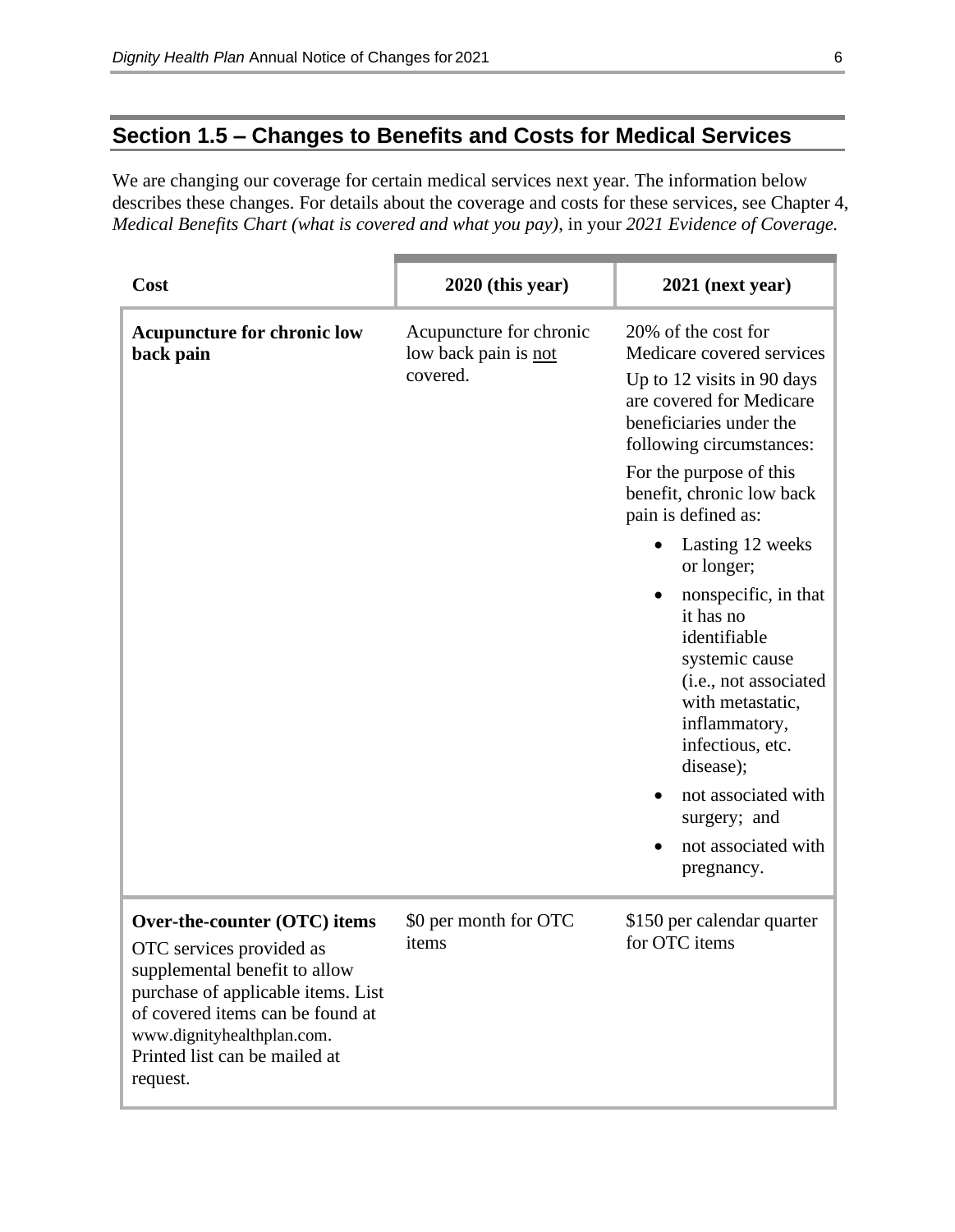| Cost                                                                           | $2020$ (this year)                                      | 2021 (next year)                                                                                                                                                                                                                                   |
|--------------------------------------------------------------------------------|---------------------------------------------------------|----------------------------------------------------------------------------------------------------------------------------------------------------------------------------------------------------------------------------------------------------|
| <b>Additional Telehealth Benefits</b><br><b>For Physicians and Specialists</b> | <b>Additional Telehealth</b><br>benefits is not covered | Generally, 20% of the cost<br>for Medicare covered<br>services                                                                                                                                                                                     |
|                                                                                |                                                         | Cost sharing amounts are<br>the same for in-person and<br>additional telehealth<br>benefits.                                                                                                                                                       |
|                                                                                |                                                         | Certain additional<br>telehealth services,<br>including those for:<br>physician visits                                                                                                                                                             |
|                                                                                |                                                         | You have the option of<br>getting these services<br>through an in-person visit<br>or by telehealth. If you<br>choose to get one of these<br>services by telehealth, you<br>must use a network<br>provider who offers the<br>service by telehealth. |
|                                                                                |                                                         | <b>Additional telehealth</b><br>services must be provided<br>using both audio and<br>video teleconferencing<br>capabilities with 2 way<br>communication in real<br>time.                                                                           |
|                                                                                |                                                         |                                                                                                                                                                                                                                                    |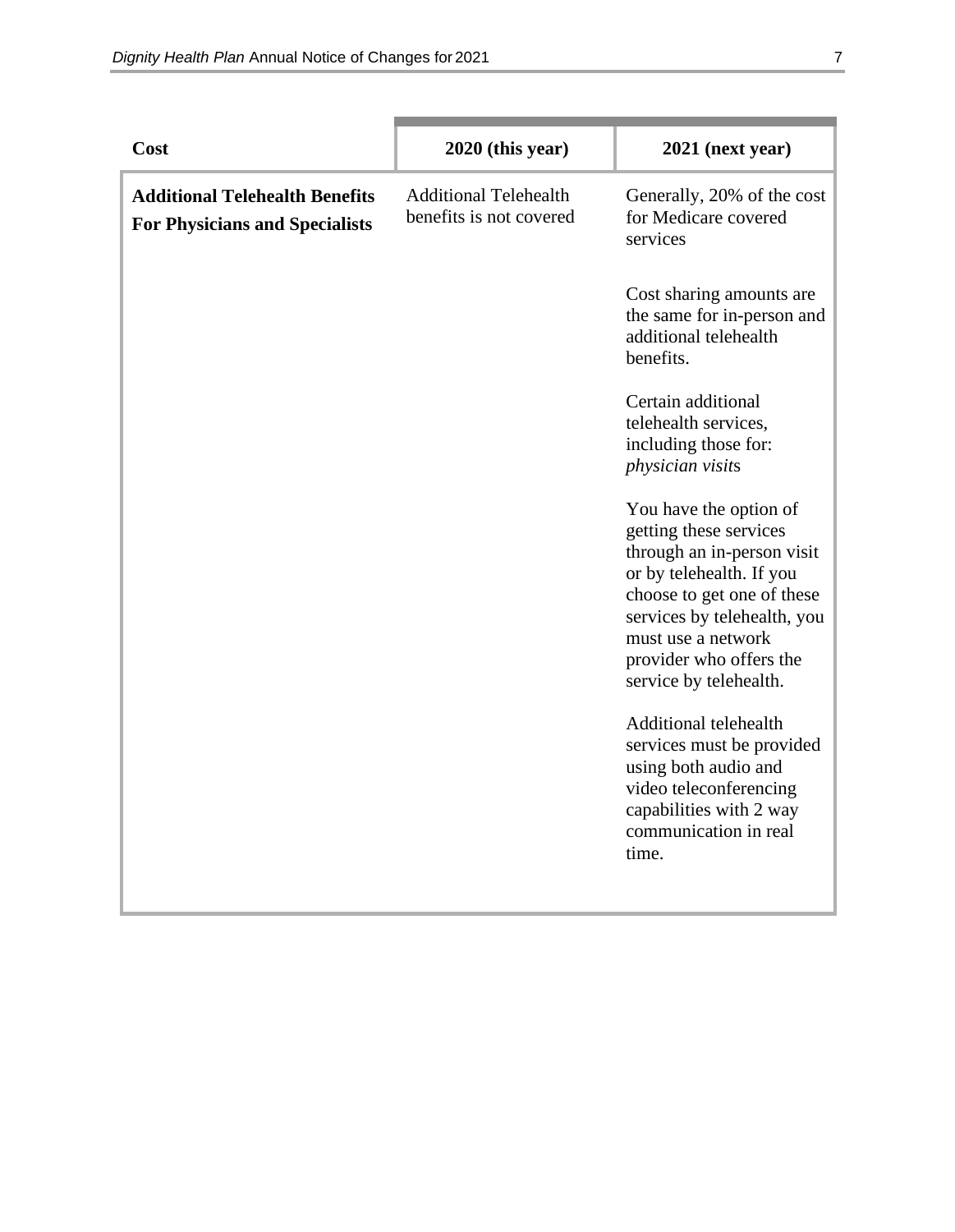| Cost                         | 2020 (this year)                                                                                                                                                                                  | 2021 (next year)                                                                                                                                                                           |
|------------------------------|---------------------------------------------------------------------------------------------------------------------------------------------------------------------------------------------------|--------------------------------------------------------------------------------------------------------------------------------------------------------------------------------------------|
| <b>Home Infusion Therapy</b> | 20% of the cost for<br>Medicare covered services                                                                                                                                                  | 20% of the cost for<br>Medicare covered services                                                                                                                                           |
|                              | Generally, provided<br>through DME benefit                                                                                                                                                        | Covered services include,<br>but are not limited to:                                                                                                                                       |
|                              |                                                                                                                                                                                                   | Professional services,<br>$\bullet$<br>including nursing<br>services, furnished in<br>accordance with the<br>plan of care                                                                  |
|                              |                                                                                                                                                                                                   | Patient training and<br>education not<br>otherwise covered<br>under the durable<br>medical equipment<br>benefit                                                                            |
|                              |                                                                                                                                                                                                   | Remote monitoring<br>$\bullet$<br>services for the<br>provision of home<br>infusion therapy and<br>home infusion drugs<br>furnished by a<br>qualified home<br>infusion therapy<br>supplier |
| <b>Dental Services</b>       | Preventive Dental Care<br>Up to 3 oral exams<br>annually                                                                                                                                          | 20% of the cost for<br>Medicare covered services                                                                                                                                           |
|                              | Up to 2 cleaning<br>(prophylaxis) annually                                                                                                                                                        |                                                                                                                                                                                            |
|                              | Annual dental x-rays                                                                                                                                                                              |                                                                                                                                                                                            |
|                              | <b>Comprehensive Dental</b><br><u>Care</u>                                                                                                                                                        |                                                                                                                                                                                            |
|                              | You receive<br>comprehensive dental<br>care including<br>diagnostics, restorative,<br>endodontics,<br>periodontics,<br>extractions,<br>prosthodontics,<br>oral/maxillofacial<br>surgery and other |                                                                                                                                                                                            |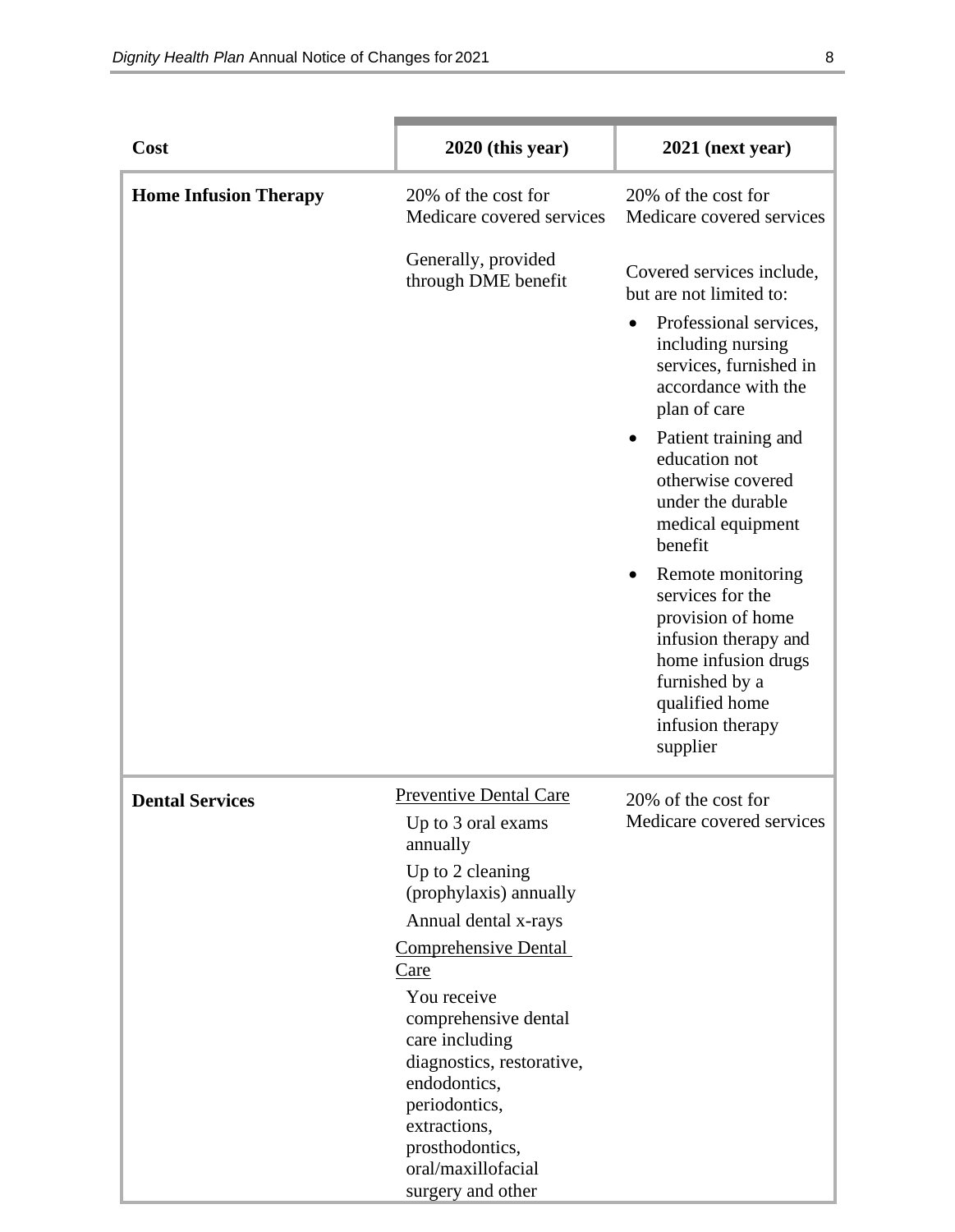| services. Maximum     |
|-----------------------|
| Annual Plan Benefit   |
| Coverage for          |
| preventive and        |
| comprehensive dental: |
| \$500                 |
| 20% of the cost for   |
| Medicare covered      |
| services              |

## <span id="page-12-0"></span>**Section 1.6 – Changes to Part D Prescription Drug Coverage**

#### **Changes to Our Drug List**

Our list of covered drugs is called a Formulary or "Drug List." A copy of our Drug List is provided electronically.

We made changes to our Drug List, including changes to the drugs we cover and changes to the restrictions that apply to our coverage for certain drugs. **Review the Drug List to make sure your drugs will be covered next year and to see if there will be any restrictions.**

If you are affected by a change in drug coverage, you can:

- **Work with your doctor (or other prescriber) and ask the plan to make an exception**  to cover the drug. **We encourage current members** to ask for an exception before next year.
	- o To learn what you must do to ask for an exception, see Chapter 9 of your *E*v*idence of Coverage* (*What to do if you have a problem or complaint (coverage decisions, appeals, complaints))* or call Member Services.
- **Work with your doctor (or other prescriber) to find a different drug** that we cover. You can call Member Services to ask for a list of covered drugs that treat the same medical condition.

In some situations, we are required to cover a temporary supply of a non-formulary drug in the first 90 days of the plan year or the first 90 days of membership to avoid a gap in therapy. (To learn more about when you can get a temporary supply and how to ask for one, see Chapter 5, Section 5.2 of the *Evidence of Coverage.*) During the time when you are getting a temporary supply of a drug, you should talk with your doctor to decide what to do when your temporary supply runs out. You can either switch to a different drug covered by the plan or ask the plan to make an exception for you and cover your current drug.

*If you do not switch plans for calendar year 2021 and you are on a drug as a result of a granted exception in the 2020 plan year, you may possibly be able to continue to receive that exception into the 2021 plan year. Should we choose not to honor the exception beyond the end of the 2020 plan year, the plan will notify you in writing at least 60 days before the end of the current plan year and will do either of the following:*

*1) Offer to process a prospective exception request for the next plan year, or*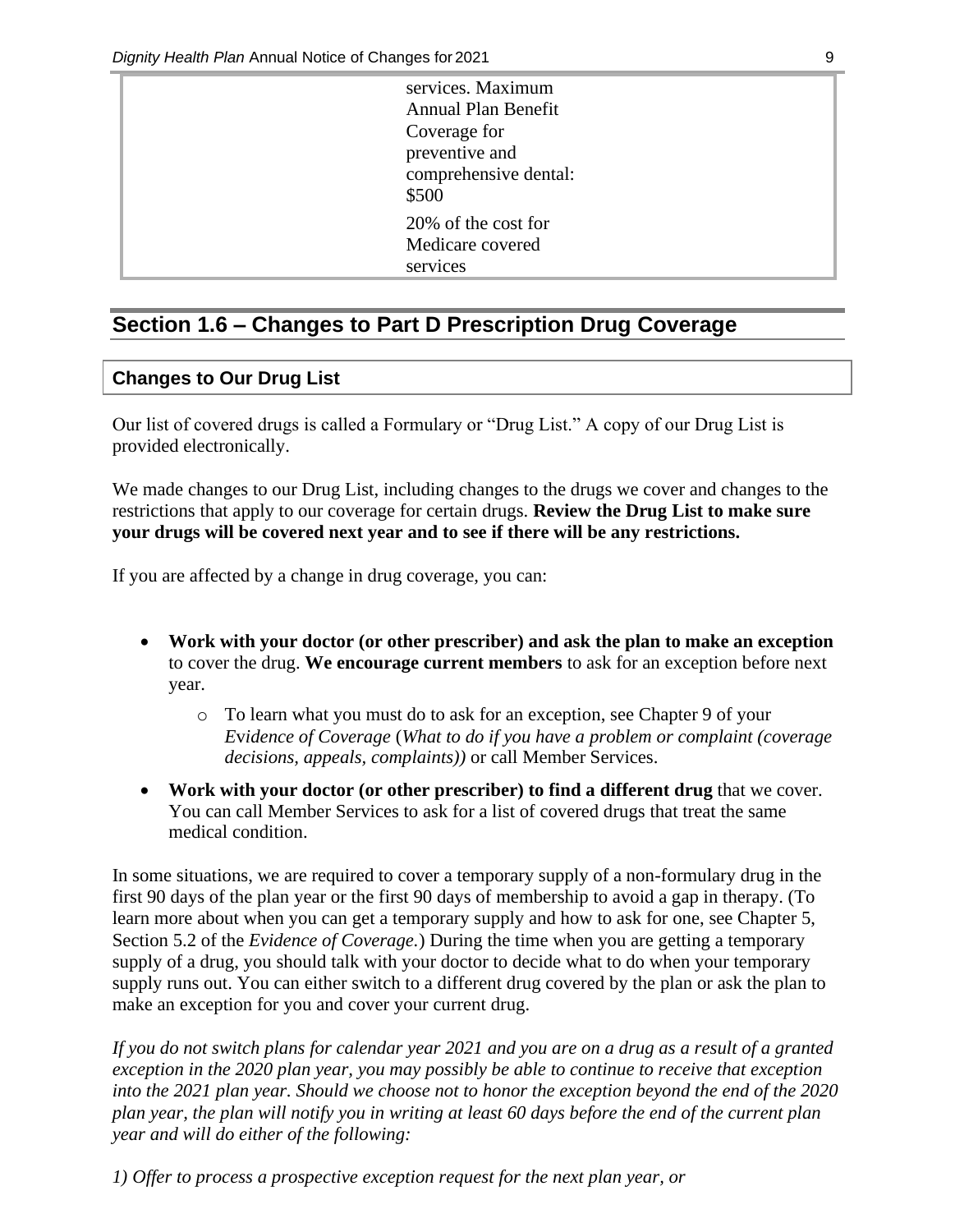*2) Provide you with a temporary supply of the requested prescription drug at the beginning of the plan year and then provide you with notice that you must either switch to a therapeutically appropriate drug on the formulary or get an exception to continue taking the requested drug.*

Most of the changes in the Drug List are new for the beginning of each year. However, during the year, we might make other changes that are allowed by Medicare rules.

Starting in 2021, we may immediately remove a brand name drug on our Drug List if, at the same time, we replace it with a new generic drug on the same or lower cost-sharing tier and with the same or fewer restrictions. Also, when adding the new generic drug, we may decide to keep the brand name drug on our Drug List, but immediately move it to a different cost-sharing tier or add new restrictions or both.

This means, for instance, if you are taking a brand name drug that is being replaced or moved to a higher cost-sharing tier, you will no longer always get notice of the change 30 days before we make it or get a month's supply of your brand name drug at a network pharmacy. If you are taking the brand name drug, you will still get information on the specific change we made, but it may arrive after the change is made.

When we make these changes to the Drug List during the year, you can still work with your doctor (or other prescriber) and ask us to make an exception to cover the drug. We will also continue to update our online Drug List as scheduled and provide other required information to reflect drug changes. (To learn more about changes we may make to the Drug List, see Chapter 5, Section 6 of the Evidence of Coverage.)

## **Changes to Prescription Drug Costs**

*Note:* If you are in a program that helps pay for your drugs ("Extra Help"), **the information about costs for Part D prescription drugs may not apply to you.** We sent you a separate insert, called the "Evidence of Coverage Rider for People Who Get Extra Help Paying for Prescription Drugs" (also called the "Low Income Subsidy Rider" or the "LIS Rider"), which tells you about your drug costs. If you receive "Extra Help" and didn't receive this insert with this packet, please call Member Services and ask for the "LIS Rider."

There are four "drug payment stages." How much you pay for a Part D drug depends on which drug payment stage you are in. (You can look in Chapter 6, Section 2 of your *Evidence of Coverage* for more information about the stages.)

The information below shows the changes for next year to the first two stages – the Yearly Deductible Stage and the Initial Coverage Stage. (Most members do not reach the other two stages – the Coverage Gap Stage or the Catastrophic Coverage Stage. To get information about your costs in these stages, look at Chapter 6, Sections 6 and 7, in the *Evidence of Coverage*, which is located on our website at *[www.dignityhealthplan.com](http://www.valorhealthplan.com/)*. You may also call Member Services to ask us to mail you an *Evidence of Coverage*.)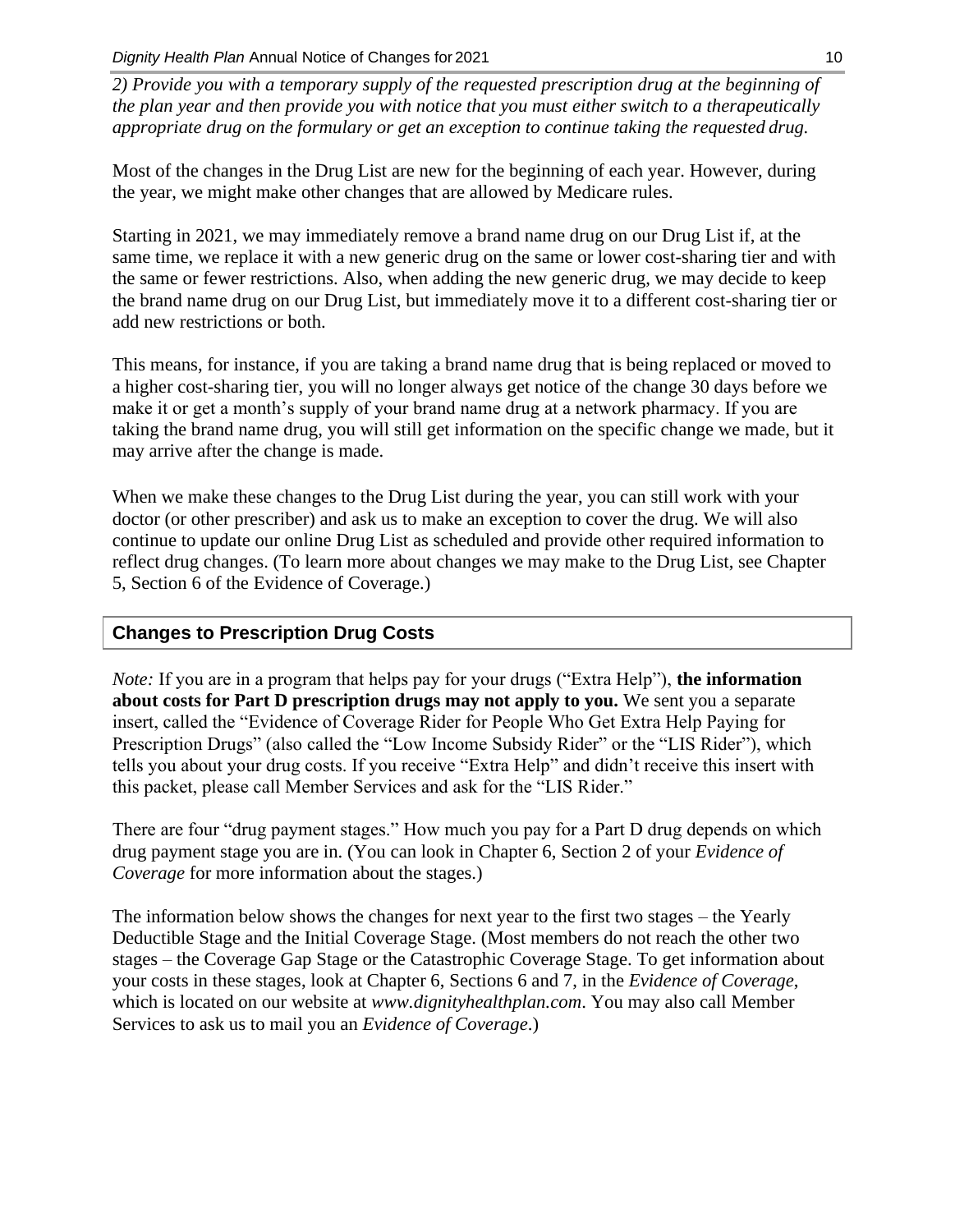#### **Changes to the Deductible Stage**

| <b>Stage</b>                                                                                                             | $2020$ (this year)      | $2021$ (next year)      |
|--------------------------------------------------------------------------------------------------------------------------|-------------------------|-------------------------|
| <b>Stage 1: Yearly Deductible</b><br><b>Stage</b>                                                                        | The deductible is \$435 | The deductible is \$445 |
| During this stage, you pay the<br>full cost of your brand name<br>drugs until you have reached the<br>yearly deductible. |                         |                         |

## **Changes to Your Cost Sharing in the Initial Coverage Stage**

To learn how copayments and coinsurance work, look at Chapter 6, Section 1.2, *Types of out-ofpocket costs you may pay for covered drugs* in your *Evidence of Coverage*.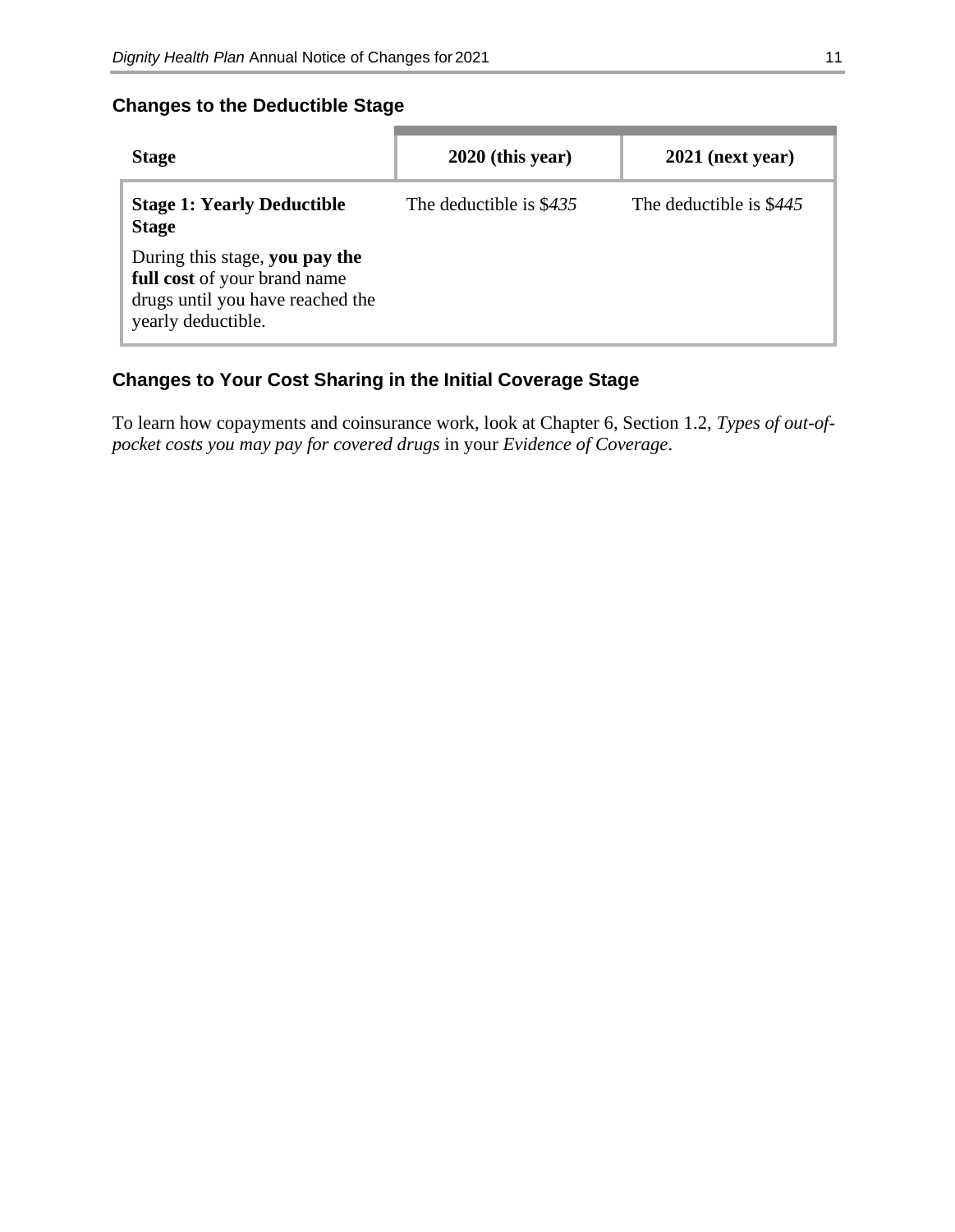| <b>Stage</b>                                                                                                                                                                                                                                                             | 2020 (this year)                                                                                                                        | 2021 (next year)                                                                                                                        |
|--------------------------------------------------------------------------------------------------------------------------------------------------------------------------------------------------------------------------------------------------------------------------|-----------------------------------------------------------------------------------------------------------------------------------------|-----------------------------------------------------------------------------------------------------------------------------------------|
| <b>Stage 2: Initial Coverage Stage</b><br>Once you pay the yearly<br>deductible, you move to the<br>Initial Coverage Stage. During<br>this stage, the plan pays its share<br>of the cost of your drugs and you<br>pay your share of the cost.                            | Your cost for a one-month<br>supply filled at a network<br>pharmacy with standard<br>cost-sharing:<br>You pay 25% of the total<br>cost. | Your cost for a one-month<br>supply filled at a network<br>pharmacy with standard<br>cost-sharing:<br>You pay 25% of the total<br>cost. |
| <b>Stage 2: Initial Coverage Stage</b><br>(continued)                                                                                                                                                                                                                    |                                                                                                                                         |                                                                                                                                         |
| The costs in this row are for a<br>one-month $(31$ -day) supply when<br>you fill your prescription at a<br>network pharmacy that provides<br>standard cost sharing. For<br>information about the costs, look<br>in Chapter 6, Section 5 of your<br>Evidence of Coverage. | Once your total drug costs<br>have reached \$4,020 you<br>will move to the next<br>stage (the Coverage Gap<br>Stage).                   | Once your total drug costs<br>have reached \$4,130, you<br>will move to the next<br>stage (the Coverage Gap)<br>Stage).                 |

#### **Changes to the Coverage Gap and Catastrophic Coverage Stages**

The other two drug coverage stages – the Coverage Gap Stage and the Catastrophic Coverage Stage – are for people with high drug costs. **Most members do not reach the Coverage Gap Stage or the Catastrophic Coverage Stage**. For information about your costs in these stages, look at Chapter 6, Sections 6 and 7, in your *Evidence of Coverage*.

## **SECTION 2 Deciding Which Plan to Choose**

## **Section 2.1 – If you want to stay in** *Dignity Health Plan*

**To stay in our plan you don't need to do anything.** If you do not sign up for a different plan or change to Original Medicare by December 7, you will automatically be enrolled in our *Dignity Health Plan.*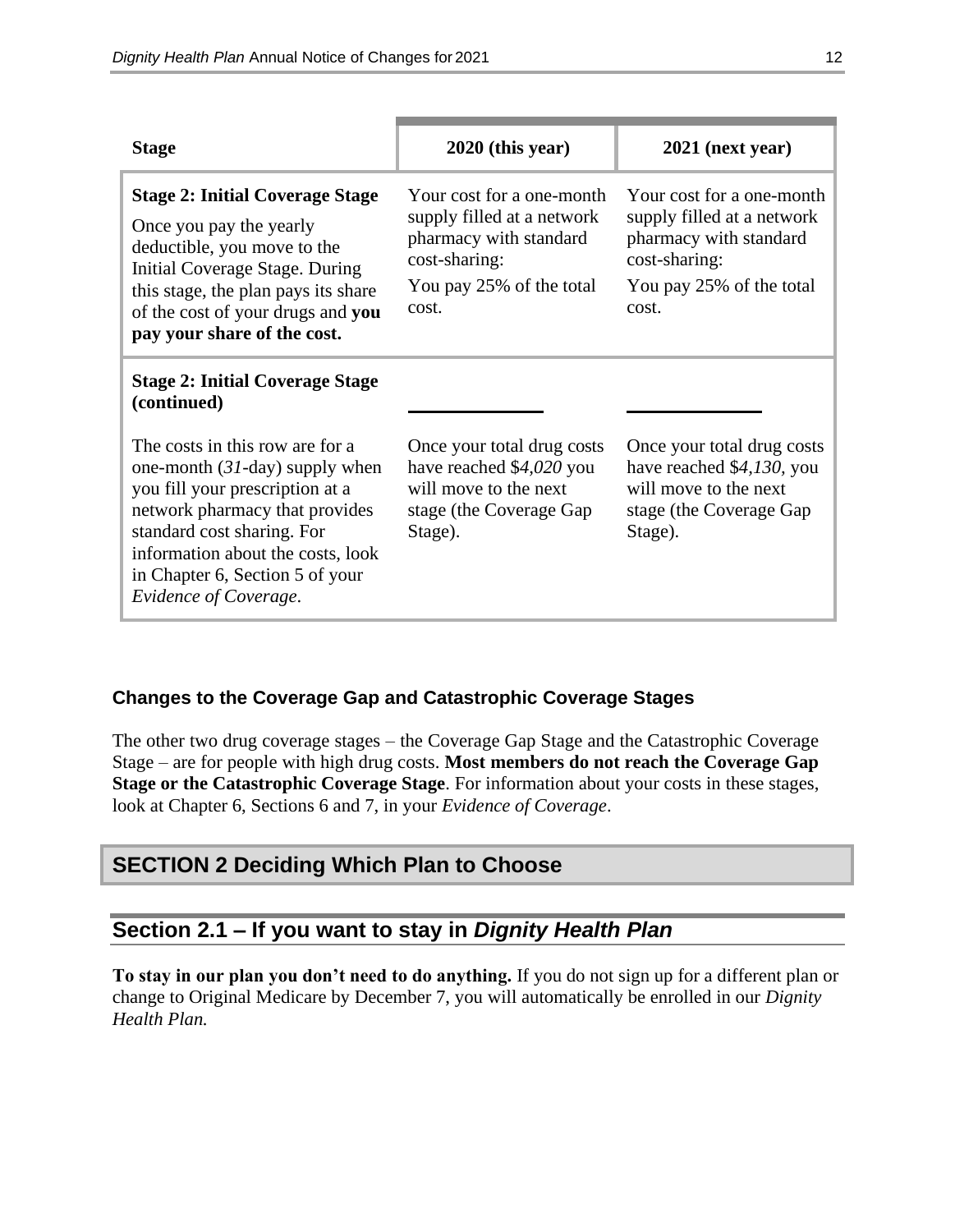## <span id="page-16-0"></span>**Section 2.2 – If you want to change plans**

We hope to keep you as a member next year but if you want to change for 2021 follow these steps:

#### **Step 1: Learn about and compare your choices**

- You can join a different Medicare health plan timely,
- *OR*-- You can change to Original Medicare. If you change to Original Medicare, you will need to decide whether to join a Medicare drug plan. If you do not enroll in a Medicare drug plan, please see Section 1.1 regarding a potential Part D late enrollment penalty.

To learn more about Original Medicare and the different types of Medicare plans, read *Medicare & You 2021*, call your State Health Insurance Assistance Program (see Section 4), or call Medicare (see Section 6.2).

You can also find information about plans in your area by using the Medicare Plan Finder on the Medicare website. Go to [www.medicare.gov/plan-compare.](http://www.medicare.gov/plan-compare) **Here, you can find information about costs, coverage, and quality ratings for Medicare plans.**

#### **Step 2: Change your coverage**

- To **change to a different Medicare health plan**, enroll in the new plan. You will automatically be disenrolled from *Dignity Health Plan*.
- To **change to Original Medicare with a prescription drug plan,** enroll in the new drug plan. You will automatically be disenrolled from *Dignity Health Plan*.
- To **change to Original Medicare without a prescription drug plan**, you must either:
	- o Send us a written request to disenroll. Contact Member Services if you need more information on how to do this (phone numbers are in Section 6.1 of this booklet).
	- o *– or –* Contact **Medicare**, at 1-800-MEDICARE (1-800-633-4227), 24 hours a day, 7 days a week, and ask to be disenrolled. TTY users should call 1-877-486-2048.

## **SECTION 3 Deadline for Changing Plans**

If you want to change to a different plan or to Original Medicare for next year, you can do it from **October 15 until December 7.** The change will take effect on January 1, 2021.

#### **Are there other times of the year to make a change?**

In certain situations, changes are also allowed at other times of the year. For example, people with Medicaid, those who get "Extra Help" paying for their drugs, those who have or are leaving employer coverage, and those who move out of the service area may be allowed to make a change at other times of the year. For more information, see Chapter 10, Section 2.3 of the *Evidence of Coverage.*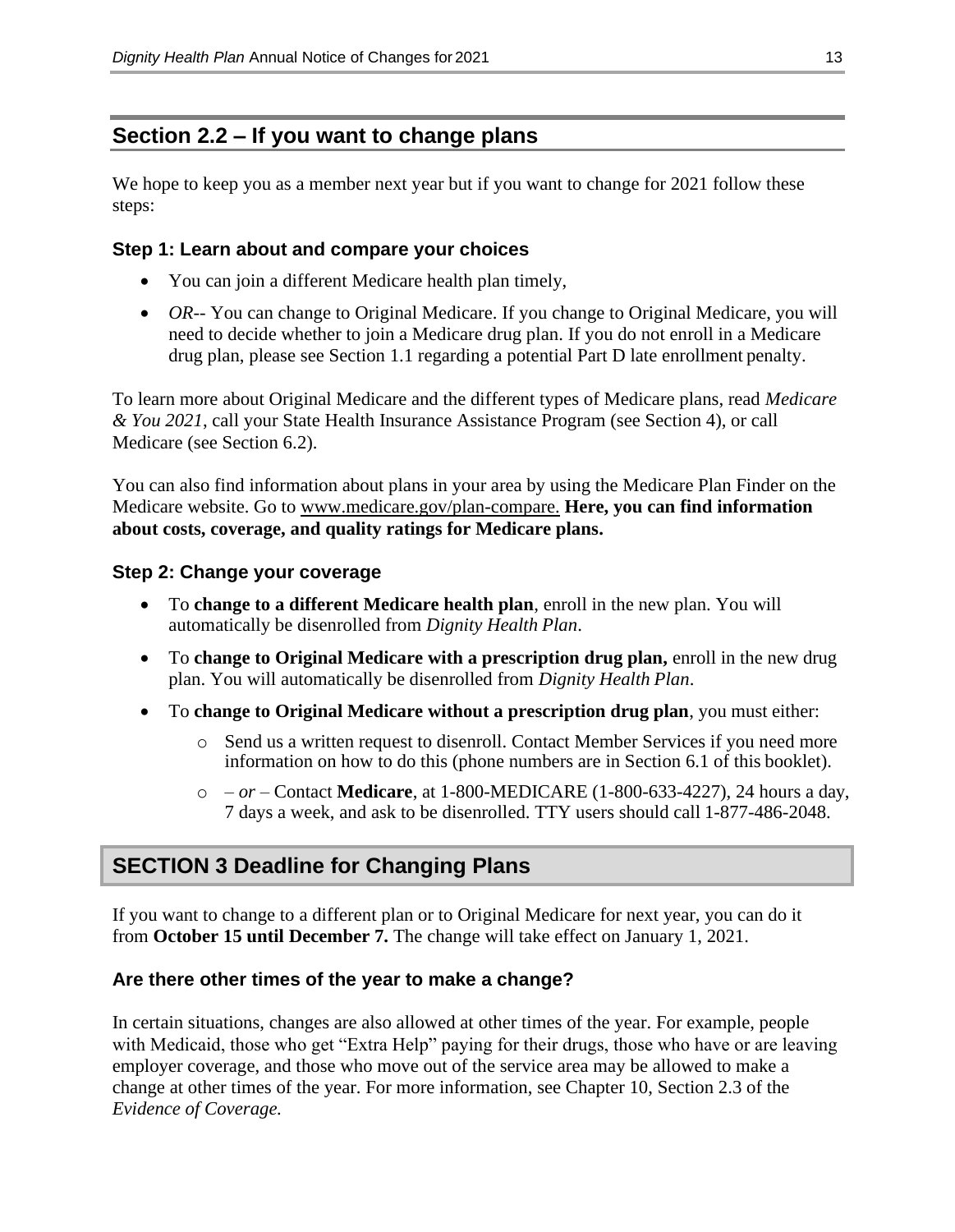You can change your Medicare coverage **at any time**. You can change to any other Medicare health plan (either with or without Medicare prescription drug coverage) or switch to Original Medicare (either with or without a separate Medicare prescription drug plan) at any time.

#### **SECTION 4 Programs That Offer Free Counseling about Medicare**

The State Health Insurance Assistance Program (SHIP) is a government program with trained counselors in every state. In *Louisiana*, the SHIP is called *Louisiana Senior Health Insurance Information Program (SHIP)*.

*Louisiana Senior Health Insurance Information Program (SHIP)* is independent (not connected with any insurance company or health plan). It is a state program that gets money from the Federal government to give **free** local health insurance counseling to people with Medicare. *Louisiana Senior Health Insurance Information Program (SHIP)* counselors can help you with your Medicare questions or problems. They can help you understand your Medicare plan choices and answer questions about switching plans. You can call *Louisiana Senior Health Insurance Information Program (SHIP)* at *1-800-259-5300*.

## **SECTION 5 Programs That Help Pay for Prescription Drugs**

You may qualify for help paying for prescription drugs.

- **"Extra Help" from Medicare.** People with limited incomes may qualify for "Extra Help" to pay for their prescription drug costs. If you qualify, Medicare could pay up to 75% or more of your drug costs including monthly prescription drug premiums, annual deductibles, and coinsurance. Additionally, those who qualify will not have a coverage gap or late enrollment penalty. Many people are eligible and don't even know it. To see if you qualify, call:
	- o 1-800-MEDICARE (1-800-633-4227). TTY users should call 1-877-486-2048, 24 hours a day/7 days a week;
	- o The Social Security Office at 1-800-772-1213 between 7 am and 7 pm, Monday through Friday. TTY users should call, 1-800-325-0778 (applications); or
	- o Your State Medicaid Office (applications).

**Prescription Cost-sharing Assistance for Persons with HIV/AIDS.** The AIDS Drug Assistance Program (ADAP) helps ensure that ADAP-eligible individuals living with HIV/AIDS have access to life-saving HIV medications. Individuals must meet certain criteria, including proof of State residence and HIV status, low income as defined by the State, and uninsured/under-insured status. Medicare Part D prescription drugs that are also covered by ADAP qualify for prescription cost-sharing assistance through the Louisiana Health Access Program, 1450 Poydras St Suite 2136, New Orleans, Louisiana 70112. For information on eligibility criteria, covered drugs, or how to enroll in the program, please call *1- 504-568-7474.*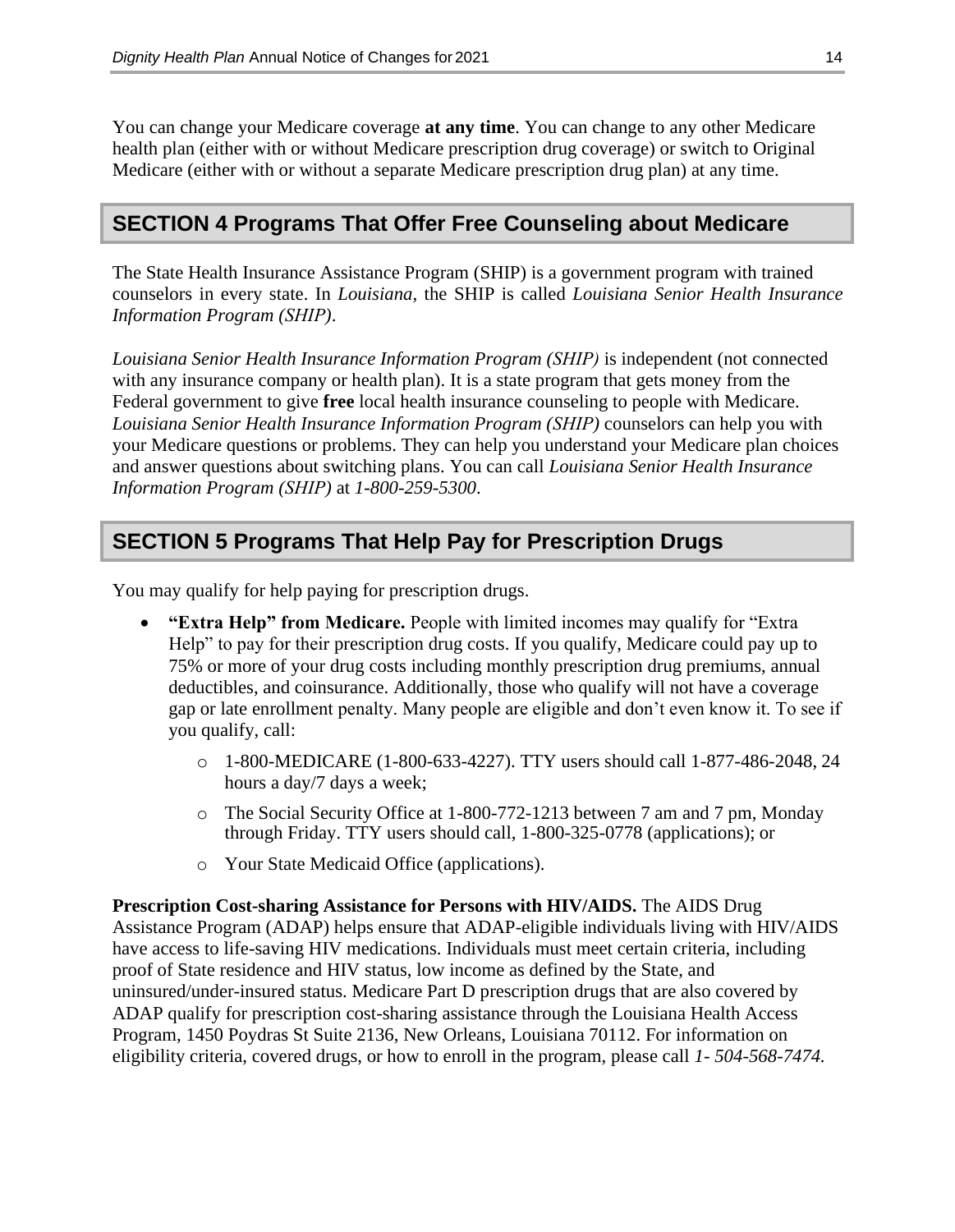## **SECTION 6 Questions?**

#### **Section 6.1 – Getting Help from** *Dignity Health Plan*

Questions? We're here to help. Please call Member Services at 1-866-266-6010. (TTY only, call *711*). We are available for phone calls October 1st – March 31st – 8:00 a.m. to 8:00 p.m. with interactive voice response system for Thanksgiving and Christmas Day. April 1st – September 30th – Hours are 8:00 a.m. to 8:00 p.m. with interactive voice response system for Saturdays, Sundays and Federal Holidays. Calls to these numbers are free.

#### **Read your 2021** *Evidence of Coverage* **(it has details about next year's benefits and costs)**

This *Annual Notice of Changes* gives you a summary of changes in your benefits and costs for 2021. For details, look in the 2021 *Evidence of Coverage* for *Dignity Health Plan.* The *Evidence of Coverage* is the legal, detailed description of your plan benefits. It explains your rights and the rules you need to follow to get covered services and prescription drugs. A copy of the *Evidence of Coverage* is located on our website at *[www.dignityhealthplan.com](http://www.valorhealthplan.com/)*. You may also call Member Services to ask us to mail you an *Evidence of Coverage*.

#### **Visit our Website**

You can also visit our website at *[www.dignityhealthplan.com](http://www.valorhealthplan.com/)*. As a reminder, our website has the most up-to-date information about our provider network (Provider Directory) and our list of covered drugs (Formulary/Drug List).

## <span id="page-18-0"></span>**Section 6.2 – Getting Help from Medicare**

To get information directly from Medicare:

#### **Call 1-800-MEDICARE (1-800-633-4227)**

You can call 1-800-MEDICARE (1-800-633-4227), 24 hours a day, 7 days a week. TTY users should call 1-877-486-2048.

#### **Visit the Medicare Website**

You can visit the Medicare website [\(www.medicare.gov\)](http://www.medicare.gov/). It has information about cost, coverage, and quality ratings to help you compare Medicare health plans. You can find information about plans available in your area by using the Medicare Plan Finder on the Medicare website. (To view the information about plans, go to [www.medicare.gov/plan](http://www.medicare.gov/plan-compare)[compare\)](http://www.medicare.gov/plan-compare).